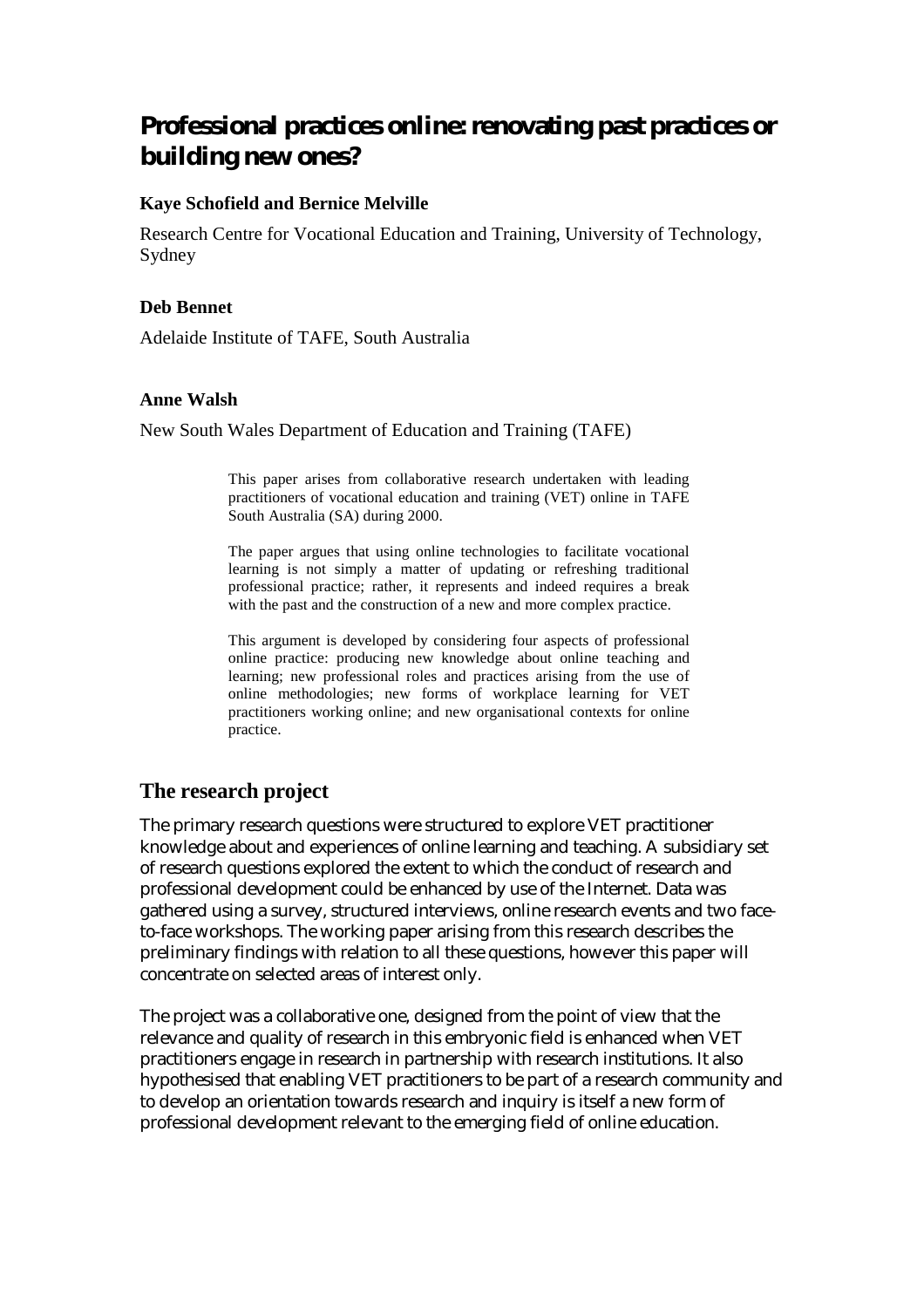18 VET practitioners considered at the leading edge of online education in TAFE SA volunteered to join the research project. The self-nominated group comprised 13 women and 5 men aged between 30 and 58. The average age was 44.8 years. Four participants were full-time continuing employees while 14 were full-time contract employees, mostly on long-term contracts. One was an hourly-paid/ sessional teacher.

The group came from a relatively narrow range of vocational and general education areas. Ten had a teaching background in Office Administration, Business or Information Technology studies. Four had an ESL/Adult Literacy background and two came from Community Services. Library Services and Women's Education were the other backgrounds represented.

Members of the group held varying understandings of what 'online learning' was beyond the concept that it is learning facilitated by the use of the web-based technologies and resources. While all members of the group reported that they used online instructional strategies, half also reported the use of offline strategies. Most were using a combination of instructional strategies.

The nature of the group's involvement in online learning was diverse, encompassing professional development or mentoring of other staff, developing and/or delivering online modules/training packages and involvement in LearnScope projects. Other online involvement included marketing online education services nationally and internationally; developing the functional specifications for an online virtual learning environment; helpdesk and technology support; and management of online enrolments.

Because of its self-nominating nature, small size and particular context, care is needed in generalising from the experiences of this group to the wider community of VET practitioners. Nevertheless, the findings do yield some propositions worthy of testing in other contexts and with other groups.

## **Theme 1: Producing new knowledge about online teaching and learning**

In a VET policy environment keen to accelerate the take-up of online learning, the findings from this research serve as a timely reminder that online teaching and learning is still a very new area of human endeavour and a new area for VET policy and practice. It is an area in which there are no necessary or deductive truths and where bold hypotheses have not yet been put forward and subjected to rigorous testing and criticism. There is no single body of theory which is widely accepted as informing online practice in VET, although distance education theories are widely regarded as helpful and relevant. There is a good deal of uncertainty about whether institutionalised educational knowledge about the application of educational technologies or teaching and learning is applicable to teaching and learning in a webbased environment, and therefore there is uncertainty about the extent to which this idealised knowledge could form a foundation for knowing about online teaching and learning.

The research shows one group of VET practitioners actively, if not always consciously, engaged in the process of constructing and discarding knowledge about online teaching and learning emerging from their own (often eclectic) experiences.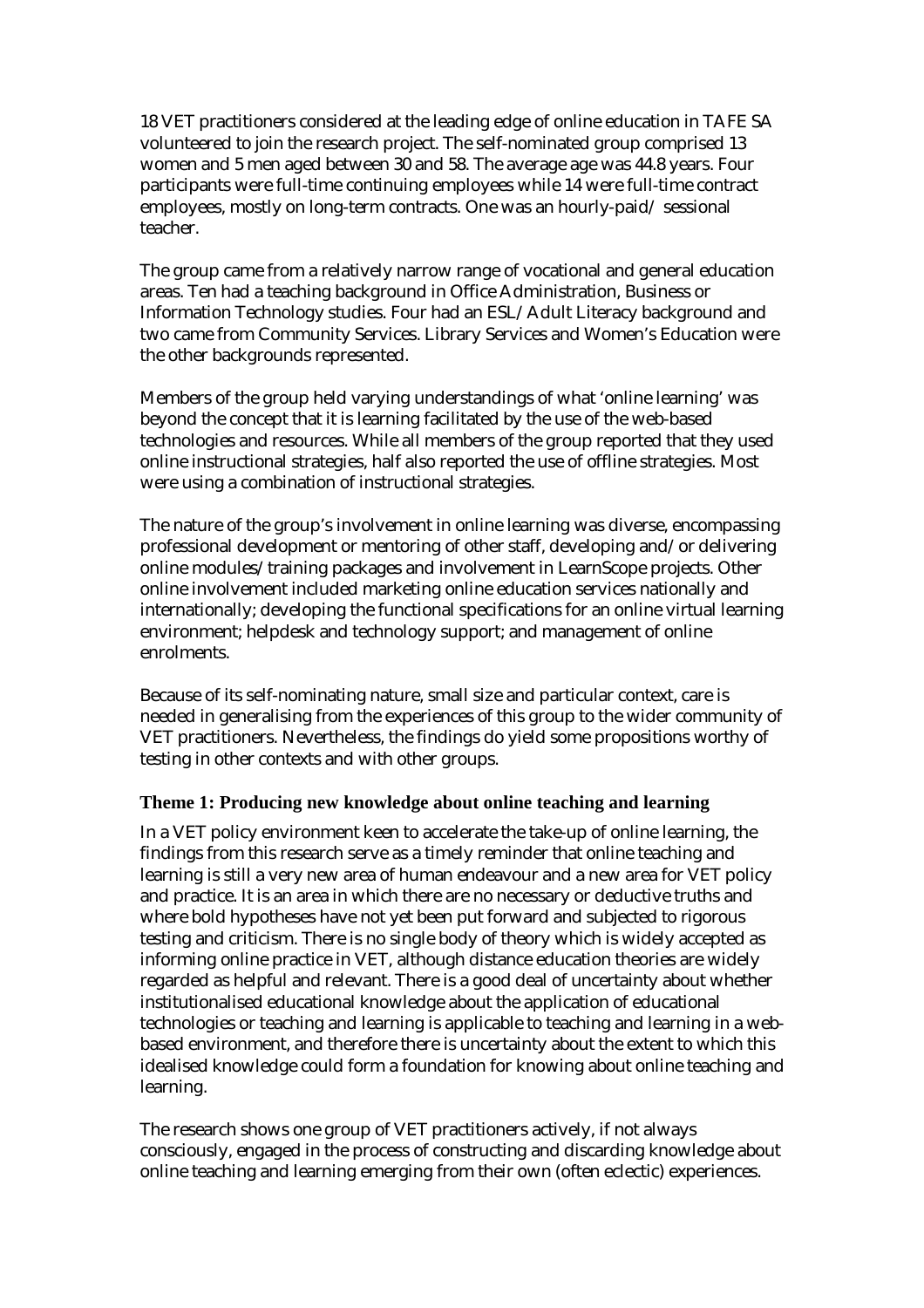To do this, they are telling the stories of their contributions, helping themselves and others to see the problems from many different points of view. They are continuously making choices based on certain presumptions, although these presumptions are not always conscious or articulated. They are creating a language with which to describe more clearly what they do, believe and value. They are sharing what they know in verbal and electronic conversations in their workplace, between workplaces and around the globe, thus helping to build common ground for action. From these practices they are establishing practical systems for the design, production and distribution of online products and services.

What they are not yet doing in any systematic or conscious way is standing back and reflecting on what inferences (if any) may be drawn from their individual and collective experiences. However, this finding must be modified to take account of the production and circulation of practitioner knowledge within statements in online learning manuals and formalised professional development activities. Nor are they yet systematically testing their interpretations of online teaching and learning (as distinct from techniques) against the interpretations of others within their own organisations or beyond.

Furthermore, the research suggests that organisational and systemic interest in or capacity to capture and manage practitioner-constructed knowledge for wider application and testing is highly variable and generally at a low level.

From the interviews it would seem that value clashes are emerging in both the implementation of online learning itself and at the intersection between educational philosophies and management philosophies about online learning. Practitioners' sense of education as a human service rather than a 'productivity' centre is causing a good deal of anxiety for some. Overall, there seems to be a growing tension between the organisational emphasis on administration, finance and class hours and the practitioners' own sense of professionalism, which is being progressively enhanced by involvement in online activities.

#### **Theme 2: New professional roles and practice emerging from the use of online methodologies**

The impact of online activities on the professional role and practice of this group of TAFE staff is not easy to distinguish sharply from the wider changes which have been wrought to the role of the TAFE teacher/lecturer. Nevertheless, the dichotomies experienced by practitioners are clear. On the one hand they are excited and challenged by their online activities, while at the same time they are feeling frustrated and pressured by lack of time, infrastructure and resources. On the one hand they have a heightened sense of professionalism deriving from their involvement in online VET, while organisational pressures seem to challenge their sense of professionalism and their professional identity.

Participants reported a general shift in their professional practice over the past five years, from an instructor role to a facilitator role; a shift not confined to or necessarily caused by teaching online. They were also experiencing a general organisational and systemic shift towards self-paced learning, and expressed reservations that this is not desirable for all learners in all instances. They felt considerable pressure to be more flexible and multi-skilled, and some reported feeling greater stress as a consequence.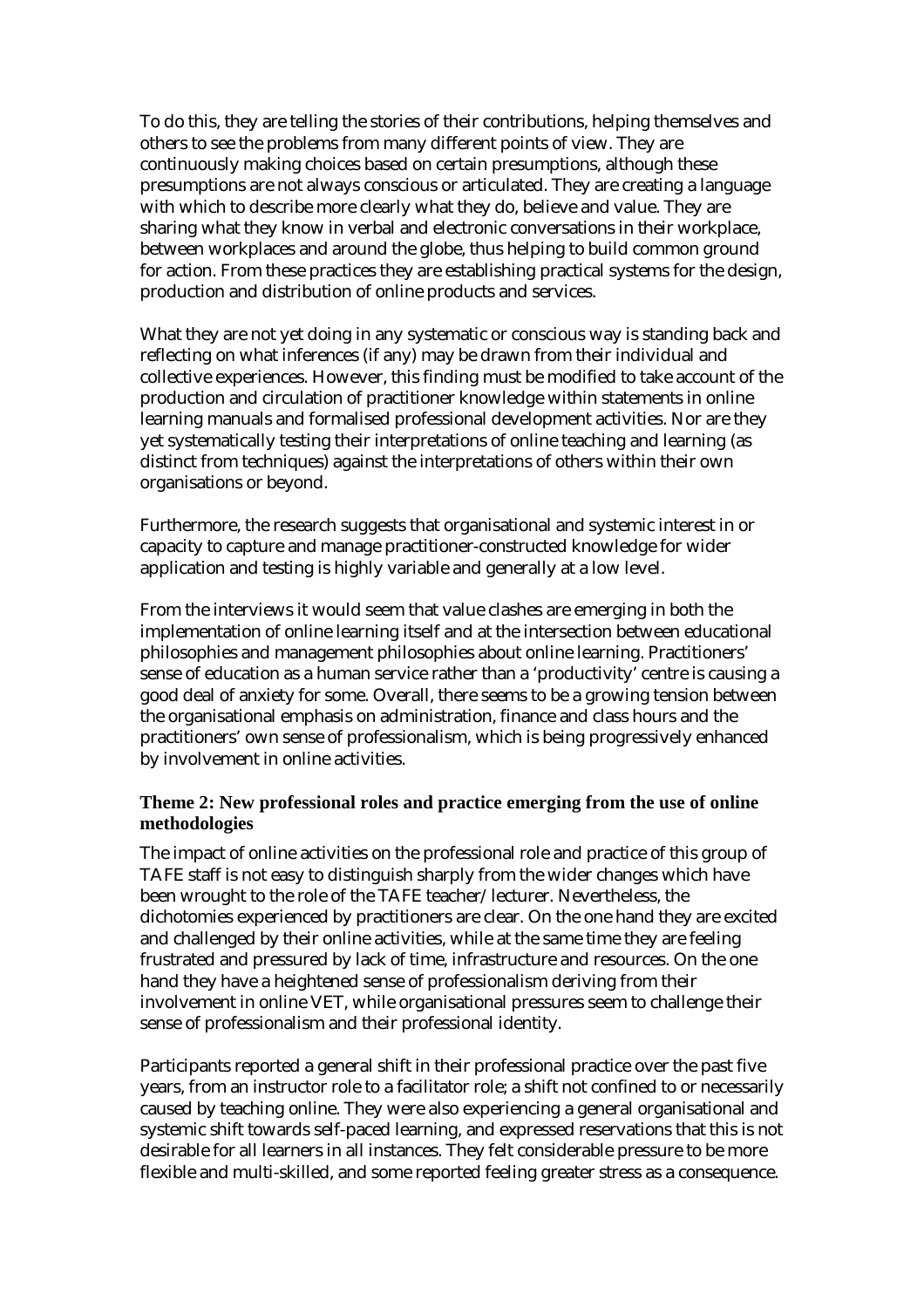Other contextual factors impacting significantly on the roles of practitioners include a stronger emphasis on budgetary restraint and income generation at lecturer level; a strong emphasis on accountability and auditing; pressure to meet deadlines and student hours targets; and the devolution of additional administrative responsibilities (formerly done at middle management level) to lecturer level. Cumulatively, this is having a negative impact on lecturers' perceptions of their professional role.

It seems that more tenuous employment conditions have impacted on their role and work in a number of significant ways. Especially troubling is the suggestion that the shift to individual contracts has caused some TAFE staff to be increasingly reluctant to speak out.

Importantly, the group also suggested that being on a contract had been a factor leading them to engage with online VET. They suggested that, as contractors, they felt a need to develop and maintain a profile and to keep a range of employment options open. This question of the non-standard nature of the group's work and the associated conditions will be further considered in the final research report.

However, for virtually all members of this group, their involvement in online activities has caused major and very positive changes in their professional role and practice, changed their perceptions of teaching and increased their sense of professional satisfaction and challenge. Satisfaction with their current jobs was high, with 10 survey respondents indicating they were very satisfied and 6 indicating they were satisfied. Most importantly, involvement in online delivery has been a very positive experience for the majority of respondents, increasing professional satisfaction for 15 of the 18 respondents.

When asked whether their first experience online had shaped their subsequent involvement, most indicated that it had prompted a fundamental shift in their professional lives. It has provided more (and welcome) work challenges, more involvement in planning the content and sequencing of teaching, more focus on the teaching process rather than the content to be 'conveyed', and more opportunities for team-based work, which they clearly valued highly.

As a result of their involvement in online learning, most participants had a positive feeling of being part of a big story beyond the confines of their own day-to-day work; of feeling that their professionalism had been extended by the challenges of online and - in most cases - acknowledged. However, a couple within the group expressed some dissatisfaction, noting that despite having acquired new skills and being recognised internationally, their institute did not recognise or utilise their skills in online learning.

Some participants expressed a degree of ambivalence about the way online teaching changes professional practice. They were troubled or frustrated by the way the online environment causes the teacher to become a learner; by the shift from being a 'knowledge-giver' to a learning facilitator; and by having to live with the feeling of not being in control. Others were concerned that they are under pressure from their managers to do everything online rather than finding an appropriate mix of face-toface and online. In this they felt caught between competing pressure from their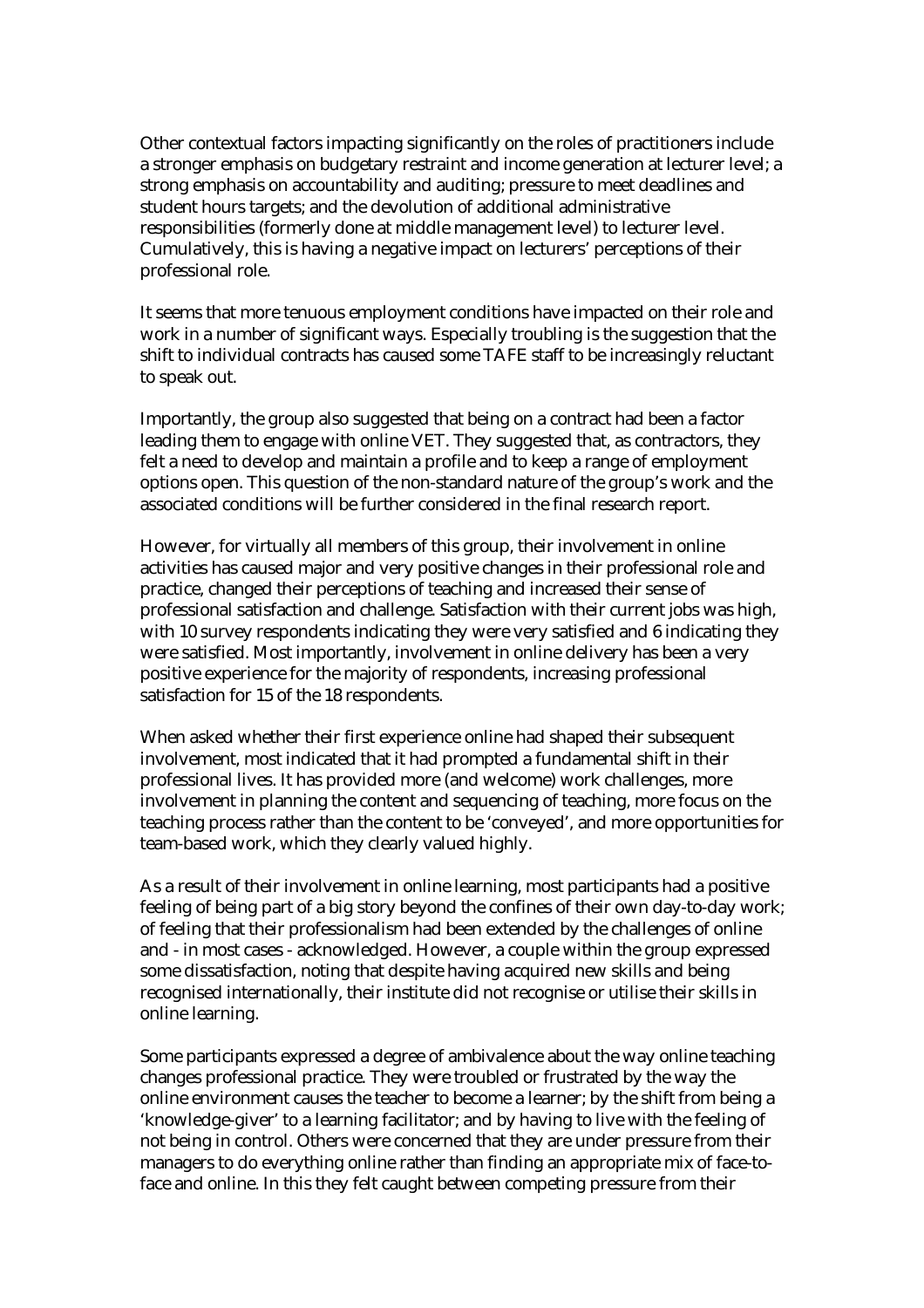organisation on the one hand and from their professional need to respond to the needs of their learners on the other.

## **Theme 3: New forms of workplace learning for VET practitioners working online**

In the process of exploring the group's ideas about and experiences of professional development, it became clear that the traditional concept of 'professional development' - with its historical overtones of formal training and instruction, of behaviour modification, change management techniques and de-contextualised learning - is not helpful in explaining the complexity of why and how this group of practitioners came to know and love online VET. Despite their own participation in formal training or professional development programs and despite the fact that many had a formal professional development function, formal training was the least valued form of learning and the least useful source of learning for this group.

The single most important factor triggering the decision of the participants to become involved in online learning was personal and professional interest. The other two factors which seem to have been significant in triggering their involvement were the availability of resources and anticipated demand from students. The least likely drivers were pressure from the institute and demand from industry.

Other factors triggering the decision to become involved in online learning activities included the support of a mentor or encouragement by a colleague; anticipation of the benefit of technology in improving delivery to students; the opportunity to improve student access; the prospect of streamlining the administration of learning; wanting to learn something new; and seeing online innovations as providing a personal career opportunity. Equally important seems to have been the chance opportunity, being ready for a change and being in the right place when an opportunity arose.

These findings are significant in the context of the national VET system, which has tended to use international competitiveness and the national interest as rallying cries to encourage organisational and individual take-up of online strategies.

Interviews sought comment on the extent to which work colleagues were involved with online learning. What emerged was a picture of a group of leading edge, enthusiastic and motivated practitioners working with each other and sharing their experiences, but struggling (at least in this early stage) to integrate online work more fully within their work environments and engage immediate work colleagues in the process. It also showed a group of practitioners still operating outside the 'mainstream' of VET practice.

Where there were a number of people involved in online activities at an institute or a particular workplace, staff felt supported, and the exchange of ideas and information was a highly creative process. However, where there was only one or two practitioners active in online VET, there was a strong sense of workplace isolation. Nevertheless, there were indications of a growing receptivity amongst currently noninvolved colleagues. Convincing work colleagues to become involved was seen as very hard work; requiring patience rather than a hard sell; and requiring the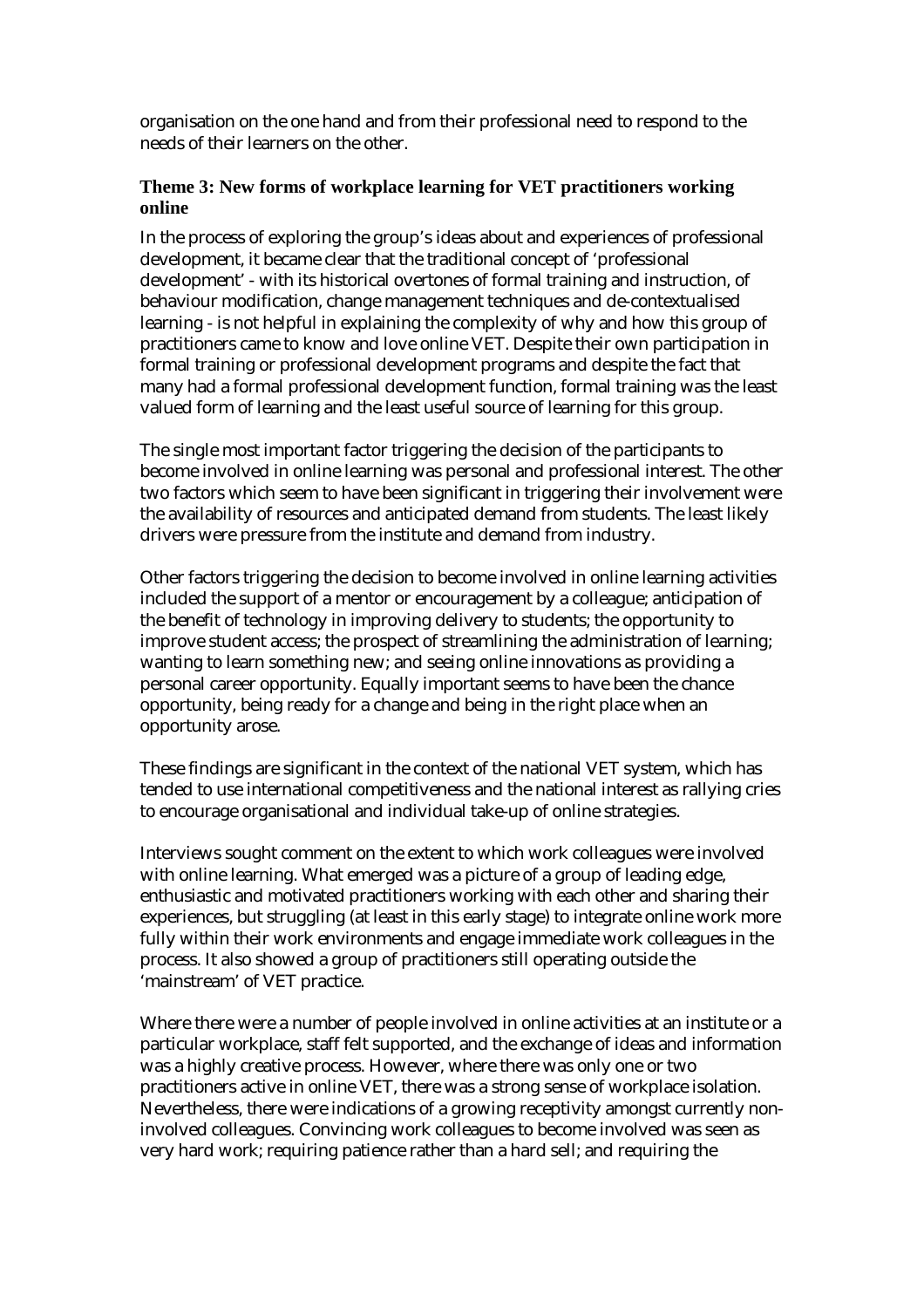development and application of multiple techniques to support and encourage colleagues rather than compel them.

When asked what professional development programs related to online learning they had participated in, almost all the group nominated both formal and informal training programs, and the majority had participated in development projects and action learning projects. Other professional development for online learning included web-based community building activities; volunteer teaching; online and physical conferences; facilitating and mentoring other staff in LearnScope projects; and being an online student.

Participants cited four main sources of their own professional learning.

*Learning by doing*. Participants reported that in the beginning, they had little choice but to learn by doing. Because they were leaders in the field, there was no one else to learn from - they were pioneers 'making it up as they went along'. They were also individuals with an inclination to learning through problem solving. Assigned reallife problems such as product-development projects, they simply rolled up their sleeves and did them. But this was not, of itself, sufficient to ensure appropriate learning.

*Learning though work colleagues and teamwork*. Supportive work colleagues and membership of a team is a key factor in learning about online VET by this group. When asked how they first learned to use information and communications technology for online learning, the source most frequently cited was work colleagues in the same discipline area. Colleagues with online learning or discipline expertise were and remain the most used source of information and advice about online learning.

Within the group, and reflecting TAFE SA priorities and strategies, mentoring is widely used to develop staff capability to work online. Different meanings are attached to the word 'mentor' by group members, with some referring to informal collegial support, while others used it in a more formal sense of structured and planned personal coaching and development. Mentoring will be considered further in the research report, but clearly it is widely accepted, practised and valued by the group as a method of developing online teaching capability.

*Learning through communities of practice*: The research highlighted a community of practice as a very important source of learning. Communities of practice, while intersecting with the concept of work teams and supportive work colleagues, offered wider learning possibilities unconstrained by place and time. Despite feeling locally isolated at times, when participants were asked directly whether they felt part of a community of online practitioners, the overwhelming answer was yes, although it was also clear that each participant felt they belonged to very different communities of practice.

*Learning through formal off-the-job professional development*: Most members of the group seemed to have little confidence in formal off-the-job professional development activities, expressing scepticism about the quality of the formal activities they had been involved in. This was not however a universally held view; for some,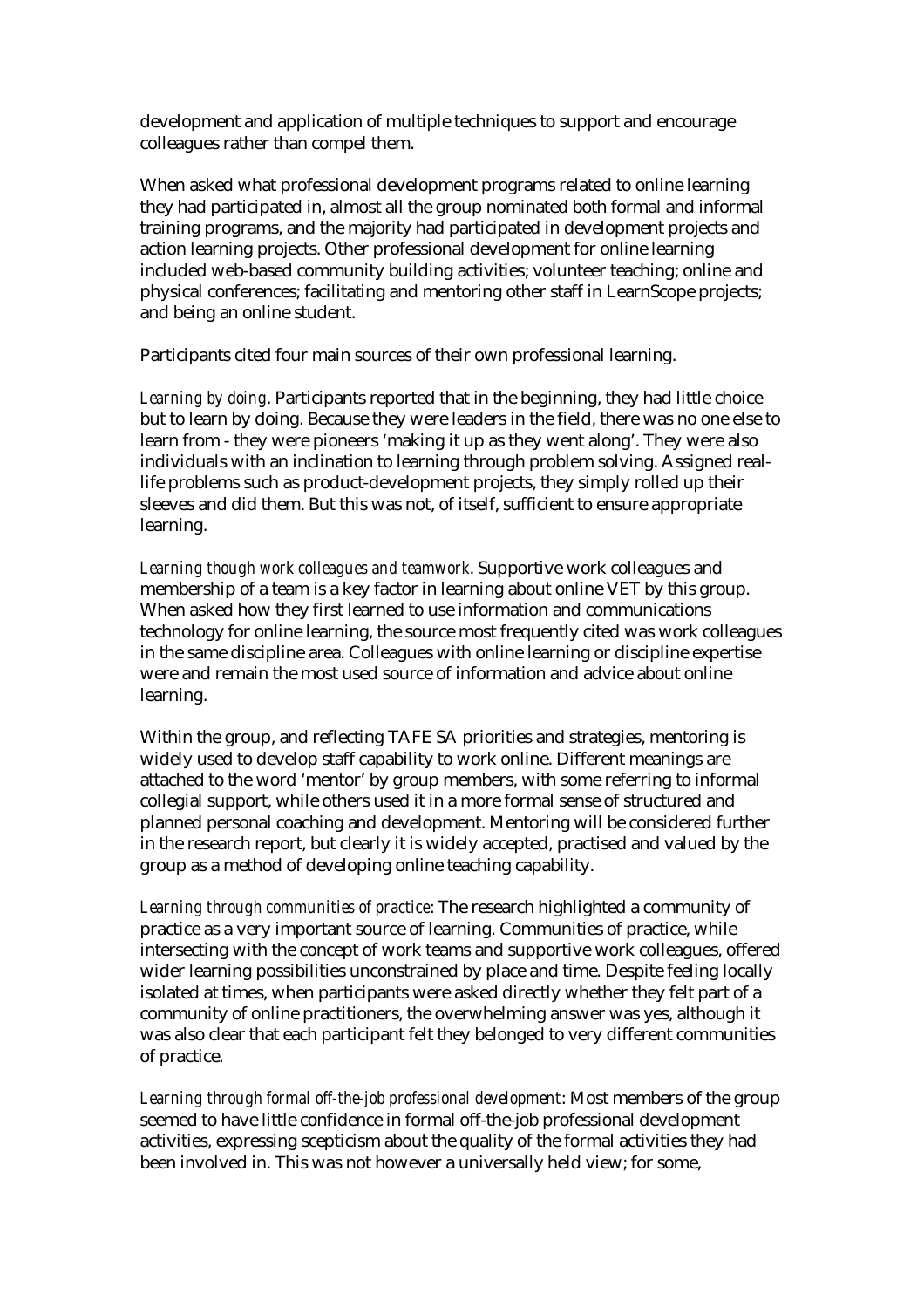conferences, overseas study tours and workshops and fellowships had provided good learning opportunities.

The research suggests that the point in time that participants first became involved in online activities may influence views about formal professional development. Those who became involved more recently would have been entering the field at a time when more sophisticated and structured professional development had become available; when the experience of the first wave of innovators had been captured in the first manuals and programs. Thus the experiences of more recent online practitioners would in all probability be more positive than those who participated in first-wave professional development.

## **Theme 4: New organisational contexts for online practice**

The design of individual jobs and the organisation of work play a critical part in opening or closing learning possibilities. Many jobs, even professional jobs, are not big enough for the people who hold them, and these are unlikely to be a source of learning. Work can be organised in ways to encourage or discourage staff creativity and learning. In this area of knowledge-in-the-making, where staff have to construct and disseminate most of the knowledge themselves, the design of their jobs and their work processes become central to the online endeavour.

The most striking thing about this group of practitioners was that their jobs were broad in scope and offered much variety and discretion. Multiple roles were the norm, with only 3 of the 18 participants describing a single role. Nearly half of the respondents had three or more roles. These roles spanned technical, instructional, content development, marketing and management roles. Eleven respondents had some form of coordination role such as program or project coordinator, or staff manager. Seven had some involvement in professional development for other staff, or a mentor role. Many had been involved in various pilot projects and 12 of the group indicated they had a major role in online education.

In terms of job design, the roles of program design, materials development and teaching may have been separated in the past, but this was generally considered undesirable. Three quarters of the participants disagreed or disagreed strongly with the statement 'In the area of online learning, design, development and teaching are really separate and distinct activities, best done by people with different skills'. This and other findings point to the need for jobs in the area of online teaching and learning to be strongly integrated and multifunctional.

Another recurring theme in participant responses was that job discretion and work freedom was important to learning how to facilitate online learning. Freedom to create, freedom of choice to participate and freedom to make mistakes were ideas consistently evoked as important factors facilitating staff learning.

# **Directions for 2001**

During this research it soon became apparent that the concept of changing roles and practices was not sufficient to fully describe and explain the range and nature of the work experiences reported by the research participants. In particular, two central ideas emerged as the research project drew to a close. First, that designing,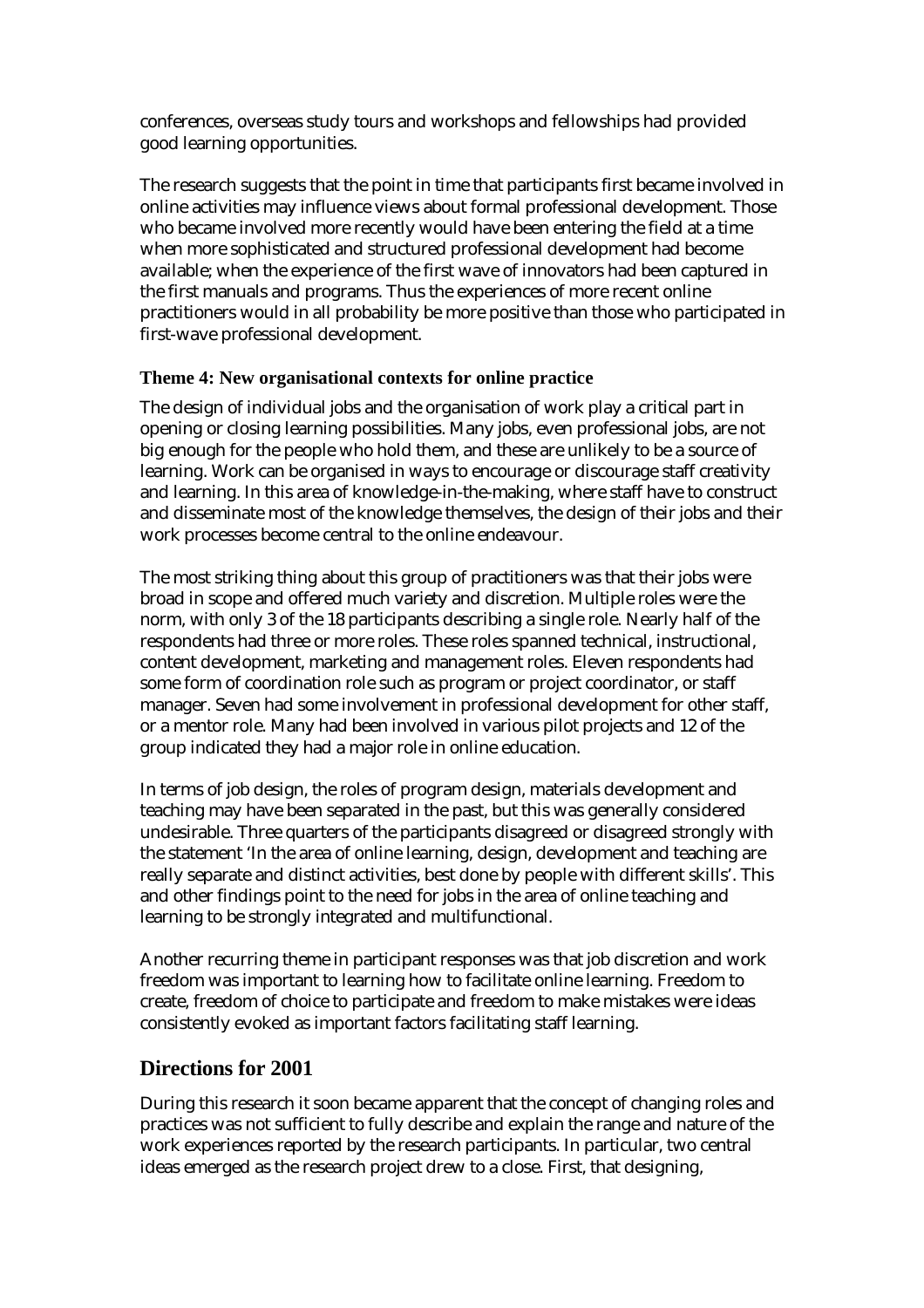developing and facilitating online learning systems and programs either forces, or makes necessary, changes in work organisation and new work practices. Second, that the organisation and practice of online work is deeply influenced by, among other things, the structural and cultural characteristics of the organisation within which work is performed.

Ultimately this will have implications not only in the way organisations structure work, but also for professional development. At present, there is a heavy reliance on traditional forms of professional development as the source of teachers' learning about online teaching and learning. This research has shown that structured professional development (whether work-based or not) is not necessarily the primary source of learning for online practitioners. They are gaining skills and understandings, and creating knowledge through complex combinations of the design and scope of their work, as well as work-based and other structured developmental experiences.

In 2001 this research program will continue by focusing on two areas: the influence of job design and work organisation, and the influence of professional development, on the way VET professionals develop their online practices.

## **Conclusion**

This paper touches on themes only and does not provide details of the findings with respect to those themes. However, it does serve to show that those we consider leading-edge online practitioners are exploring and experimenting rather than systematically constructing their experiences and knowledge. Similarly, their employing organisations are not systemically encouraging or harvesting value from these innovators. Three papers will emerge from the 2000 phase of this research program. One will deal with the method of the research, the second will concentrate on the emerging implications of the organisation of work and job design, while the third will concentrate on the apparent influence for professional development.

# **Contact details**

*Bernice Melville*  Project Officer RCVET Faculty of Education University of Technology, Sydney Broadway 2007 Ph: +61 2 9514 3714 Fax: +61 2 9514 3737 Email: Bernice.Melville@uts.edu.au

*Kaye Schofield*  **Director** Kaye Schofield and Associates P/L 78 Windsor Street Paddington, New South Wales 2021 Ph: +61 2 9363 0581